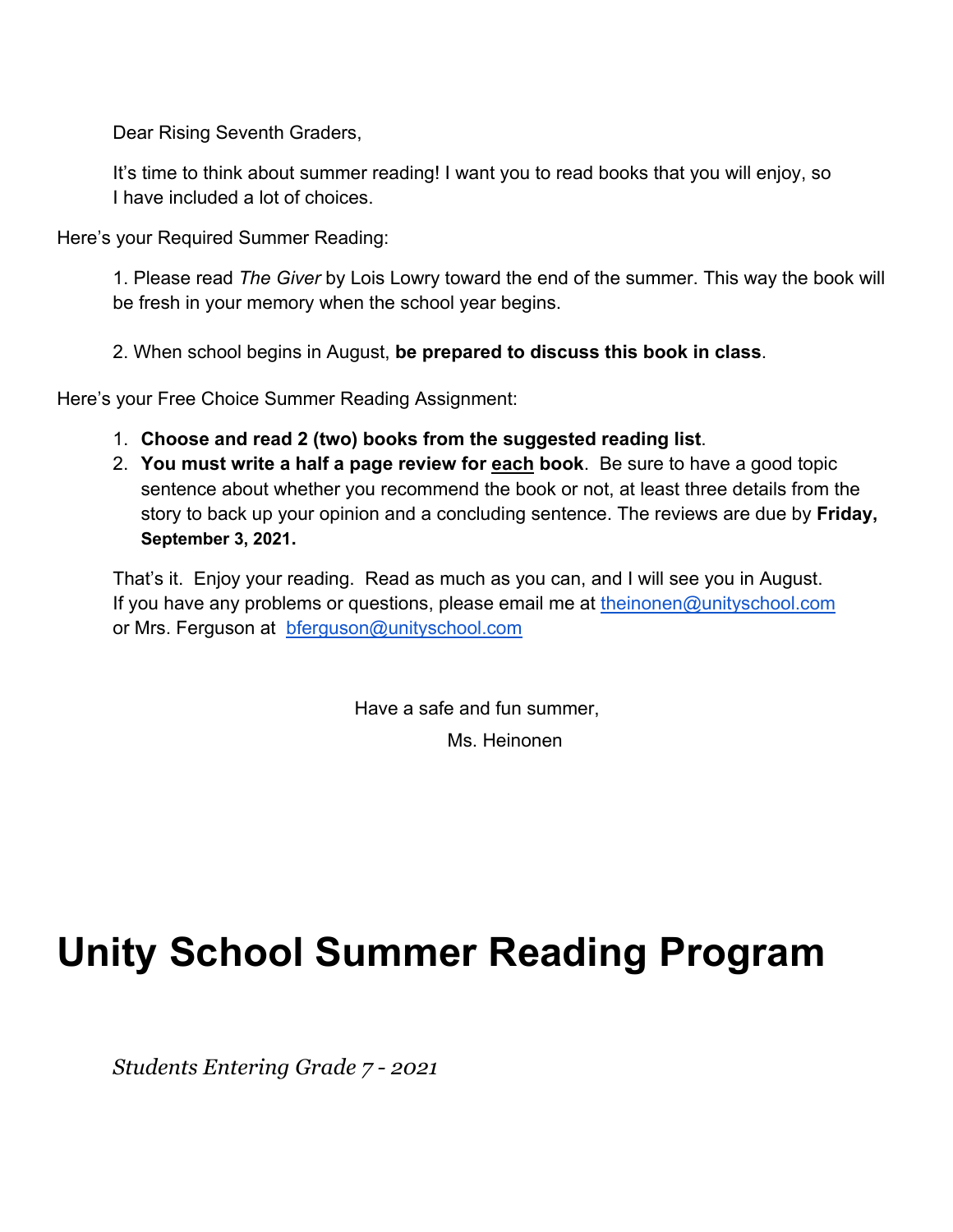Dear Parents and Students,

The following books are recommended for summer reading. Titles are chosen for their applicability to the curriculum, their recognition in journals, and in some cases, because of awards they have received. Students are encouraged to read as many books on the list as they choose; however, they must read the required title as well as two other books of their choice before the start of the school year. Students may NOT choose a book they have already read, either in class or for another book report. Enjoy reading and have a wonderful summer!

### Please note these are suggested books based on published lists for middle school students and have not been reviewed for content. Parents need to use their own discretion when students are choosing books.

Seventh Grade Summer Reading List:

\*Required: The Giver by Lois Lowry. Please read this book toward the end of the summer and be prepared to discuss it in September.

\*Free Choices: Please read two of the following books and write a half a page review of each due in September.

| Around the World in 80 Days                                       | Verne        |
|-------------------------------------------------------------------|--------------|
| The Bean Trees                                                    | Kingsolver   |
| *****Better Nate than Ever                                        | Federle      |
| <b>Beware Princess Elizabeth</b>                                  | Meyer, C.    |
| The Big Field                                                     | Lupica       |
| Boys' War                                                         | Murphy       |
| Call of the Wild                                                  | London       |
| A Circle Unbroken                                                 | Hotze        |
| *Claudette Colvin, Twice Toward Justice                           | Hoose        |
| ***** Courage Has No Color, The True Story of the Triple Nickles: |              |
| America's First Black Paratroopers                                | Stone        |
| Danger Zone                                                       | Klass        |
| Dangerous Days of Daniel X, The                                   | Patterson    |
| *****Doll Bones                                                   | <b>Black</b> |
| Downsiders                                                        | Shusterman   |
| ***Dead End in Norvelt                                            | Gantos       |
| Eldest                                                            | Paolini      |
| <b>Emergency Room</b>                                             | Cooney       |
| <b>Fell Back</b>                                                  | Kerr         |
| Fell Down                                                         | Kerr         |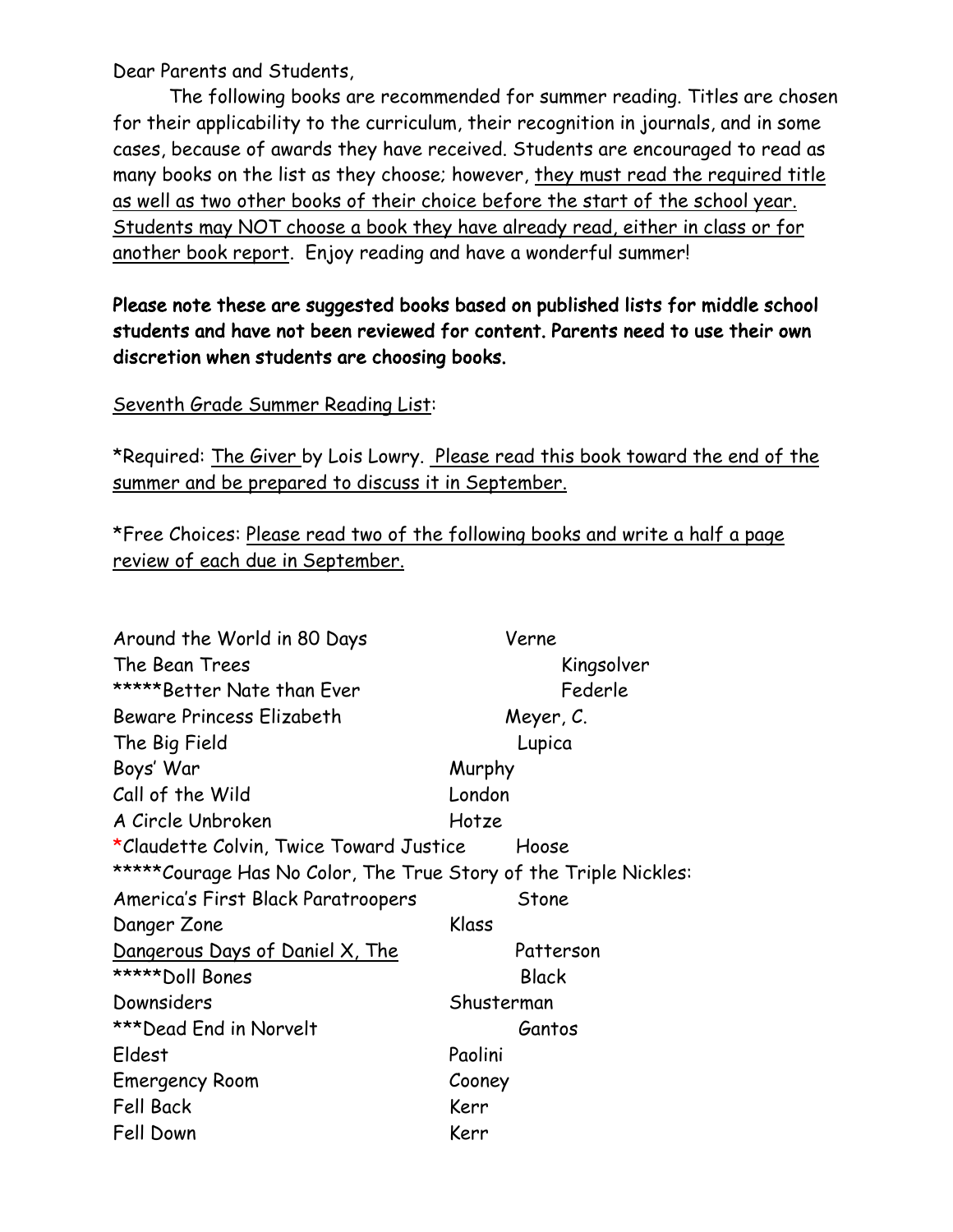Firegirl Abbott The Fog Cooney, C. Heat Lupica The Hero and the Crown McKinley, R. How to Ruin A Summer Vacation Elkeles The Hunger Games Series Collins Hunger Games, Catching Fire, Mockingjay Just Listen Dessen The Hobbit Tolkien King of Shadows Cooper Life As We Knew It Pfeffer The Man Who Was Poe Avi \*Mare's War Davis Marley and Me Grogan Maximum Ride: School's Out Forever Patterson Miriam's Well **Ruby** Ruby Monster Myers \*\*\*\*\*Nazi Hunters: How a Team of Spies and Survivors Captured the Most Notorious Nazi Bascomb New Moon, Twilight, Eclipse, Breaking Dawn Meyer \*\*\*\*\*Paperboy Vawter Prince and the Pauper Twain River Secrets Hale Road of the Dead Brooks Scorpion Myers, W.D. Secret Life of Bees Kidd \*\*\*\*Seraphina Hartman, R. \*\*Ship Breaker Bacigalupe Squashed Bauer The Three Musketeers **Dumas** \*\*\*\*Three Times Lucky Turnage, S. Treasure Island Stevenson The Wall: Growing Up Behind Sis The Iron Curtain The Wednesday Wars Schmidt Up a Road Slowly **Hunt** The Uglies, Pretties or Specials (any in series) Westerfeld Witch & Wizard Patterson Within Reach: My Everest Story Pfetzer \*\*\*\*Wonder Show Barnaby, H.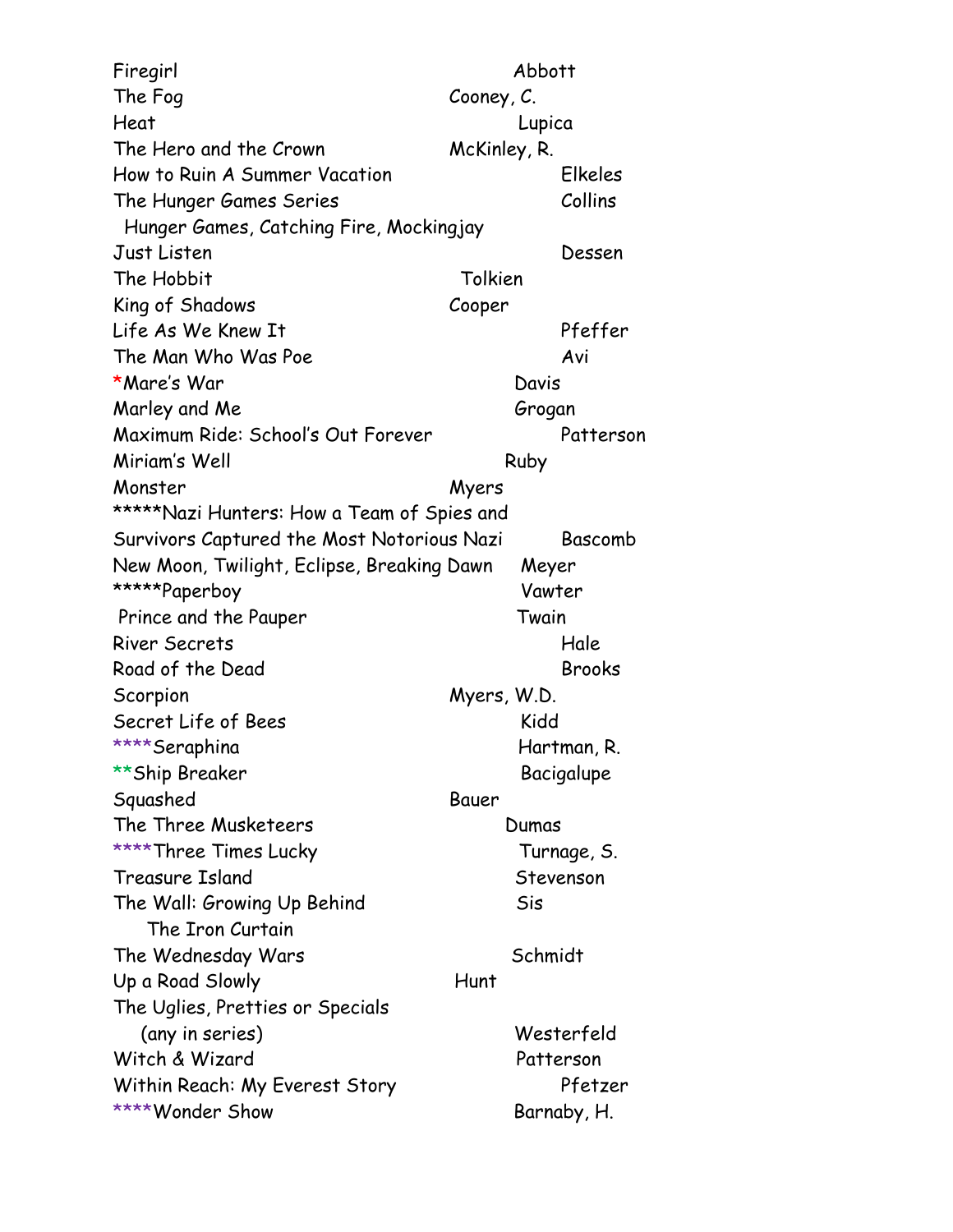## *REQUIRED MIDDLE SCHOOL BASIC SUPPLY LIST 2021 -2022*

*When possible, Unity School students are encouraged to buy earth-friendly supplies made from recycled and non-toxic materials. Please save receipts in case items need to be returned. Please replenish all required supplies as needed throughout the year. Thank you.*

**Required item** (see picture for samples)

- Carrying case/briefcase with handles minimum 11" x 9" (see picture below)
- Ear buds labeled with name (used in all classes)
- At least 2 masks (two or three ply required)
- Travel size hand sanitizer

#### ● **Class Subject Requirements**:

- -- One sturdy folder with notebook paper for Language Arts (6th 8th)
- -- One three subject spiral notebook for Social Studies (6th 8th) **AND** one 2" binder for Social Studies (6th - 8th)
- -- One sturdy folder for Spanish (6th 8th)
- -- One 2" binder for Math (6th 8th); two folders with pockets to go into the Math binder
- -- Two pocket folders with prongs OR  $\frac{1}{4}$  inch binder for Science (6th 8th)

#### **Sharing of items will not be allowed; students must have their own supplies.**

- Loose-leaf paper (replenished throughout the year)
- Graph paper (replenished throughout the year)
- $\bullet$  At least three packages 3" x 5" index cards-
- **Several pencils** (mandatory for math) and **pens** (black or blue), **several red ink pens** (for all classes, please keep in a zipper pencil case, and replenish regularly)
- Several highlighters
- Colored pencils and markers (thick lined)
- One scientific calculator: acceptable calculators are shown below

#### **Supplies needed for home:**

- File folders, accordion folder, or other system for storage of papers
- Extra loose-leaf paper & extra dividers
- Extra writing materials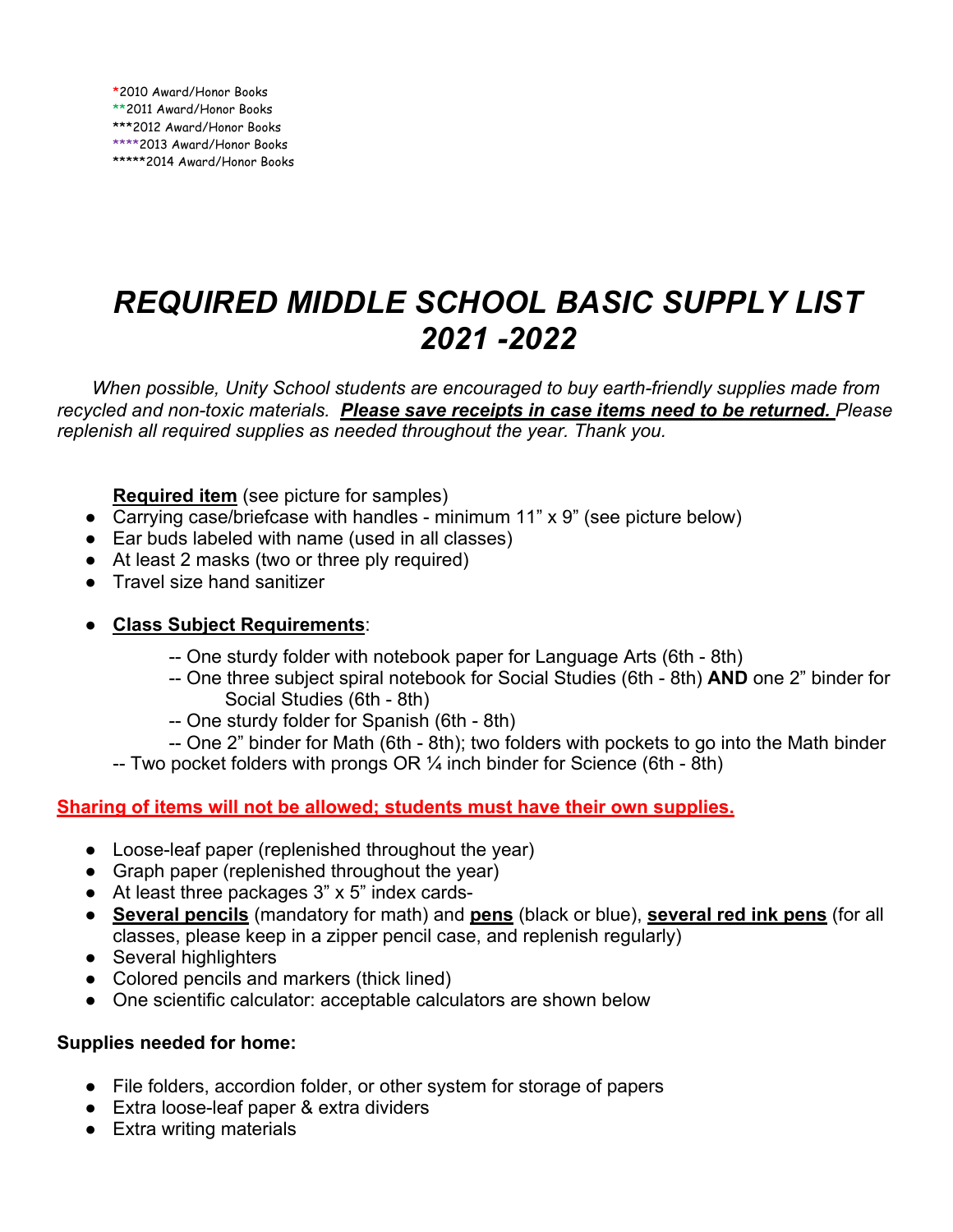● Additional supplies may be required

#### **No book covers/socks needed**

#### **Calculator**

Florida DOE-approved calculators for Sessions 2 and 3 on the FSA Grade 7 & 8 Mathematics and Session 2 on the FSA EOC Algebra 1, Geometry, & Algebra 2 exams.



Casio fx-260 solar



Casio fx-82 solar



Sharp EL-510R



in30+cos60

Sharp EL-510RN

#### $\overline{1}$ **But CITY**  $\alpha$ 4 6  $\mathbf{x}$ п  $\overline{2}$  $3 +$  $\overline{0}$  $\overline{(-)}$

#### **Carrying case examples**